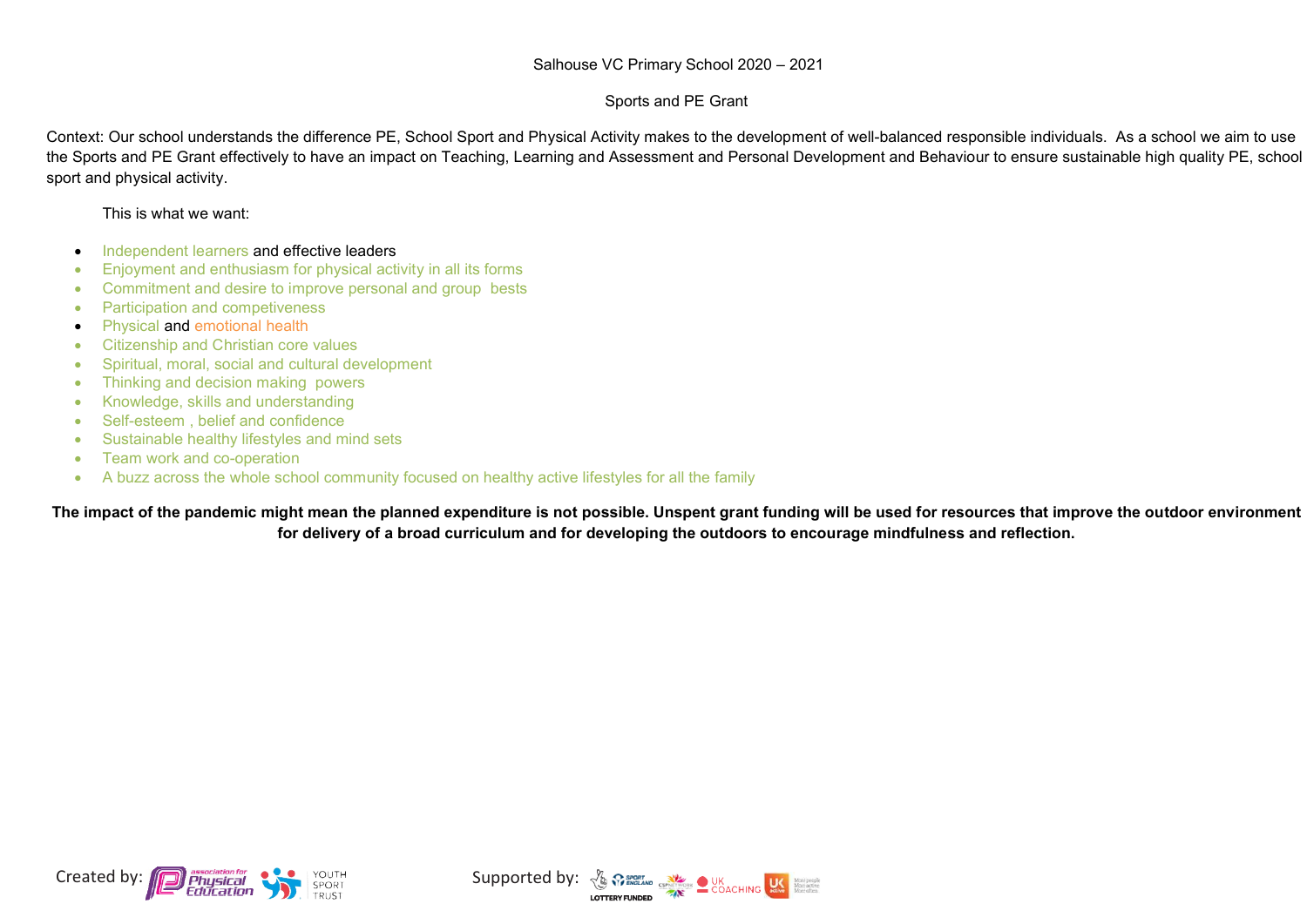| Key achievements / impact : September 2019 - April 2020                                                                                                                                                                                                               | Areas for focus 2020-2021:                                                                                                                                                                                                                                         |
|-----------------------------------------------------------------------------------------------------------------------------------------------------------------------------------------------------------------------------------------------------------------------|--------------------------------------------------------------------------------------------------------------------------------------------------------------------------------------------------------------------------------------------------------------------|
| The engagement of all pupils in regular physical activity - the Chief<br>Medical Officer guidelines recommend that all children and young<br>people aged 5 to 18 engage in at least 60 minutes of physical activity a<br>day, of which 30 minutes should be in school | The engagement of all pupils in regular physical activity - the Chief Medical Officer guidelines<br>recommend that all children and young people aged 5 to 18 engage in at least 60 minutes of physical<br>activity a day, of which 30 minutes should be in school |
| Sports, PE and outdoor learning very popular with children with high                                                                                                                                                                                                  | Sustain 'Walking to School' culture                                                                                                                                                                                                                                |
| levels of satisfaction in parents, pupils and staff.<br>Improved space for Forest School which is enjoyed by pupils, has                                                                                                                                              | Maximise use of community outdoor spaces and facilities eg sailing club Salhouse Broad                                                                                                                                                                             |
| improved safety and supported inclusive practice.<br>KS1 have a designated space to develop outdoor learning.                                                                                                                                                         | Resource school grounds in response to pupil voice and with a view to increasing physical challenge                                                                                                                                                                |
| Year R have a designated area for their sole use to develop free flow.<br>Visiting outdoor space supported transition to school                                                                                                                                       | Increase opportunities for participating in a wider range of physical activities                                                                                                                                                                                   |
| Surveys have been carried out to provide a baseline for walking to<br>school.                                                                                                                                                                                         | Develop and zone the outdoor area to support a broad range of outdoor physical activity including the<br>development and maintenance of Forest School and pond area                                                                                                |
| Sports day well attended<br>Sports competitions well supported                                                                                                                                                                                                        | Increase free flow for Early Years and KS1                                                                                                                                                                                                                         |
| Pupils and their parents have enjoyed active walks in local area eg<br>Salhouse Broad and local park                                                                                                                                                                  | Support / promote the use of school grounds for activities eg PWARD clubs, scouts, brownies                                                                                                                                                                        |
| The profile of PE and sport is raised across the school as a tool for<br>whole-school improvement                                                                                                                                                                     | The profile of PE and sport is raised across the school as a tool for whole-school improvement                                                                                                                                                                     |
| KS2 pupils have taken on a range of roles which support happy lunch<br>and playtimes.<br>Reception children quickly adapted to large play area and look to older                                                                                                      | Further embed leadership role for pupils to support physical activity and acquisition of new skills at<br>playtimes/clubs                                                                                                                                          |
| pupils for support<br>Proactive House captains and anti bullying ambassadors<br>Embedded #Be kind in classes which has been well received by pupils.                                                                                                                  | Develop website, newsletter, and displays including strong pupil voice                                                                                                                                                                                             |
| Pupils designed sports kits<br>Sports and PE involvement and achievements celebrated<br>High level of satisfaction with ASclubs and early morning X country                                                                                                           | Increased confidence, knowledge and skills of all staff in teaching PE and sport                                                                                                                                                                                   |
| which are very well attended. High school pupils support with sports<br>club and act as positive role models                                                                                                                                                          | Develop the involvement of TAs in PE sessions led by sports coach                                                                                                                                                                                                  |
| Increased confidence, knowledge and skills of all staff in teaching PE                                                                                                                                                                                                | Develop assessment of PE to inform planning for individuals, groups and whole school improvement                                                                                                                                                                   |
| and sport                                                                                                                                                                                                                                                             | Increase training opportunities linked to PE, Sport, Physical activity and healthy lifestyles                                                                                                                                                                      |
| working alongside sports coaches provides.                                                                                                                                                                                                                            | High level of satisfaction reported by teachers and support staff re: CPD <mark> </mark> Maximise benefits of working with community organisations eg sailing club ,Broads Authority                                                                               |
| Software licence now being used by sports coach at Federation school<br>to be cascaded to Salhouse.                                                                                                                                                                   | Broader experience of a range of sports and activities offered to all pupils                                                                                                                                                                                       |
| Broader experience of a range of sports and activities offered to all                                                                                                                                                                                                 | Provide taster sessions to introduce pupils to new activities and skills                                                                                                                                                                                           |
| Created by:<br>Supported by:<br>Physical<br>SPORT<br>TRUST<br>Education                                                                                                                                                                                               | $\sqrt{\mathbf{b}}$ $\Omega$ sport<br><b>UK</b><br>COACHING<br>More prepies<br><b>LOTTERY FUNDED</b>                                                                                                                                                               |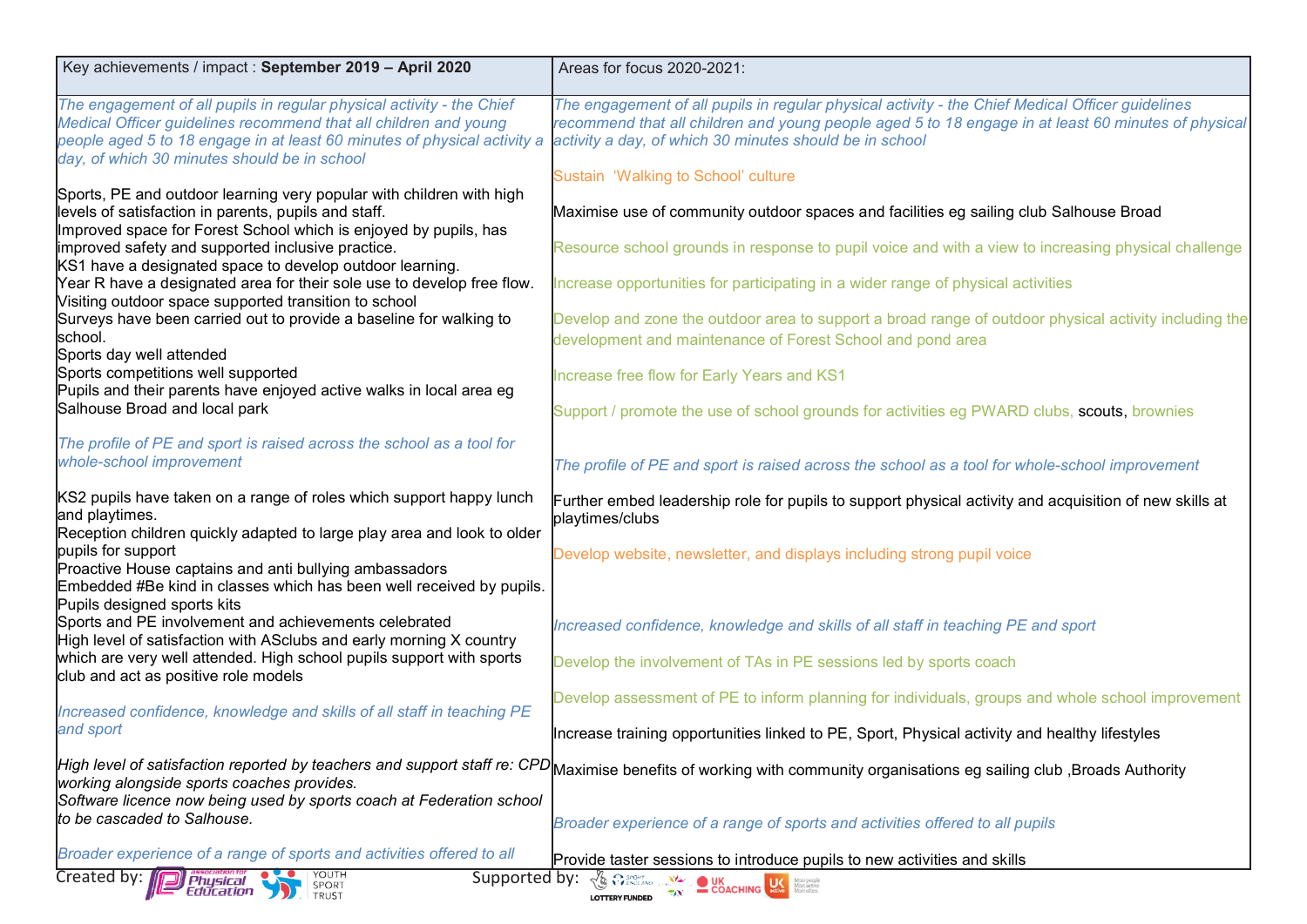| pupils                                                                                                                                                       | Purchase creative resources to enable pupils to experiment with new activities                                                                                                         |
|--------------------------------------------------------------------------------------------------------------------------------------------------------------|----------------------------------------------------------------------------------------------------------------------------------------------------------------------------------------|
| Pupils have accessed a wide variety of sports which have led to some<br>taking up sport in free time.                                                        |                                                                                                                                                                                        |
| Eg Sailing karate gymnastics X Country Calm cats<br>Weekly current affairs assembly has a national/international sports                                      | Increased participation in competitive sport                                                                                                                                           |
| lfocus                                                                                                                                                       | Support and contribute to the development of a small schools network and cluster                                                                                                       |
| Staff running at lunch time and after school.                                                                                                                | Take the opportunity to have a competitive event with partnership schools                                                                                                              |
| Increased participation in competitive sport                                                                                                                 |                                                                                                                                                                                        |
| Full and active involvement in cluster sports events.                                                                                                        | Embed activities which encourage pupils to gain personal bests                                                                                                                         |
| Athletics, netball, X Country, swimming, rounders, football (boys and<br>girls), cricket, rugby.                                                             | Develop competitive element of Sports Day/PE lessons through the house point system.                                                                                                   |
| School participates in and hosts a small schools football league.<br>New kits for pupils taking part in competitions increased morale and<br>sense of pride. | Inter-house competitions allowing 100% pupils to experience competitive sport as individuals and as<br>lteams                                                                          |
| <b>Other</b>                                                                                                                                                 | <b>Other</b>                                                                                                                                                                           |
| Single use plastic reduction impacted on snacks.<br>Pupils have opportunities to cook which have particularly supported<br>children with SEN                 | Work in partnership with parents and other agencies to improve healthy eating / healthy physical and<br>psychological lifestyle choices and raise awareness of importance of hydration |
| Year1 garden – children, planted, maintained and harvested<br>2 pupils accessed additional swimming.                                                         | Library resources support independent learning                                                                                                                                         |
| Visits from NSPCC Dental Nurse Sun Safety<br>High school pupils support sports clubs                                                                         | Add further swimming sessions for KS2 and arrange targeted sessions for those in need of additional<br>support                                                                         |
|                                                                                                                                                              |                                                                                                                                                                                        |

| Meeting national curriculum requirements for swimming and water safety                                                                                                      | <b>July 2020</b>                      |
|-----------------------------------------------------------------------------------------------------------------------------------------------------------------------------|---------------------------------------|
| What percentage of your current Year 6 cohort swim competently, confidently and proficiently over a distance of at least 25 metres? No current data for the end of year due | to pandemic.                          |
|                                                                                                                                                                             | Pupils will resume swimming June 2021 |
| What percentage of your current Year 6 cohort use a range of strokes effectively [for example, front crawl, backstroke and<br>breaststroke]?                                |                                       |



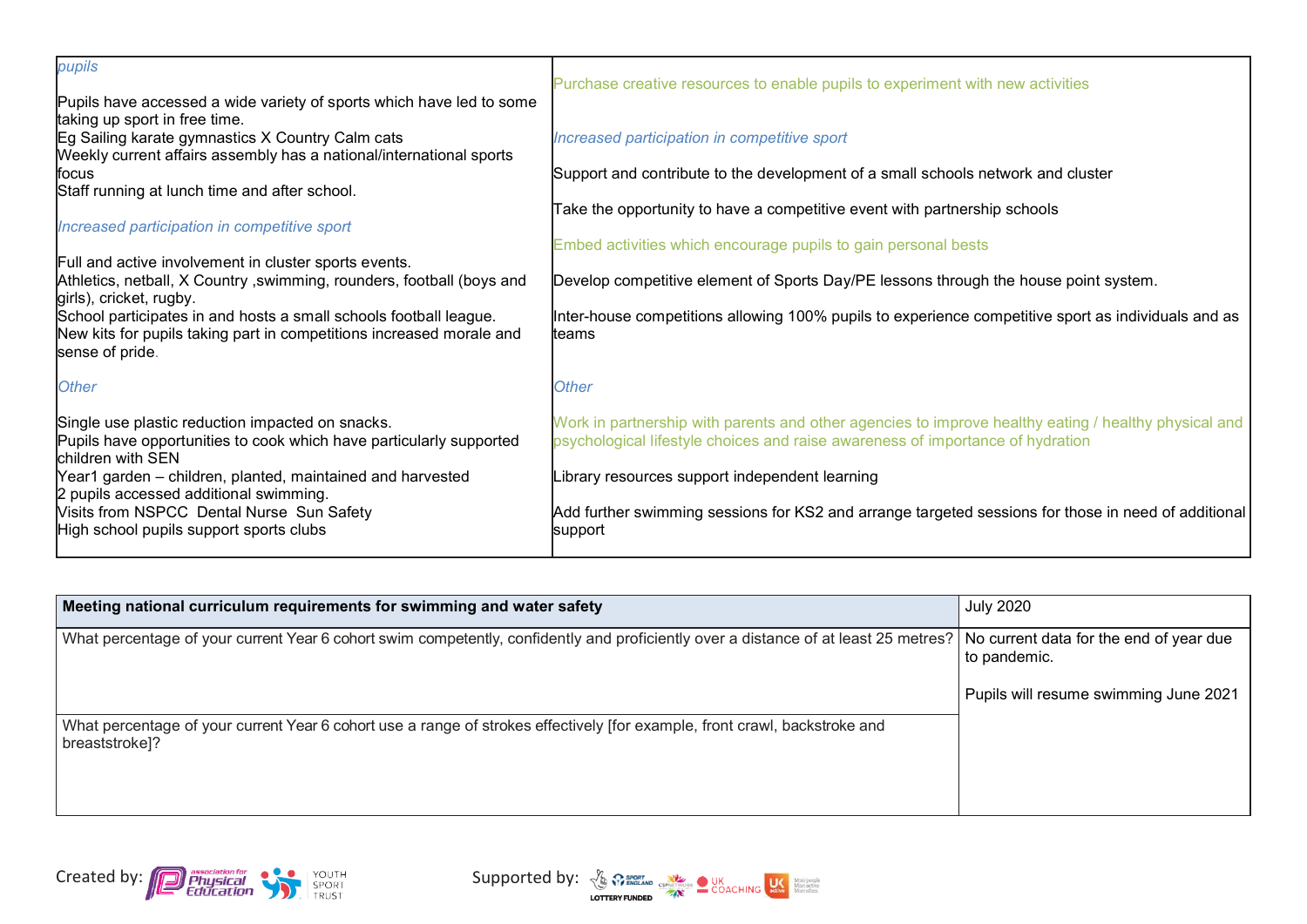| What percentage of your current Year 6 cohort perform safe self-rescue in different water-based situations?                                                                                                                 |                                            |
|-----------------------------------------------------------------------------------------------------------------------------------------------------------------------------------------------------------------------------|--------------------------------------------|
| Schools can choose to use the Primary PE and Sport Premium to provide additional provision for swimming but this must be for<br>activity over and above the national curriculum requirements. Have you used it in this way? | Money is allocated to support individuals. |



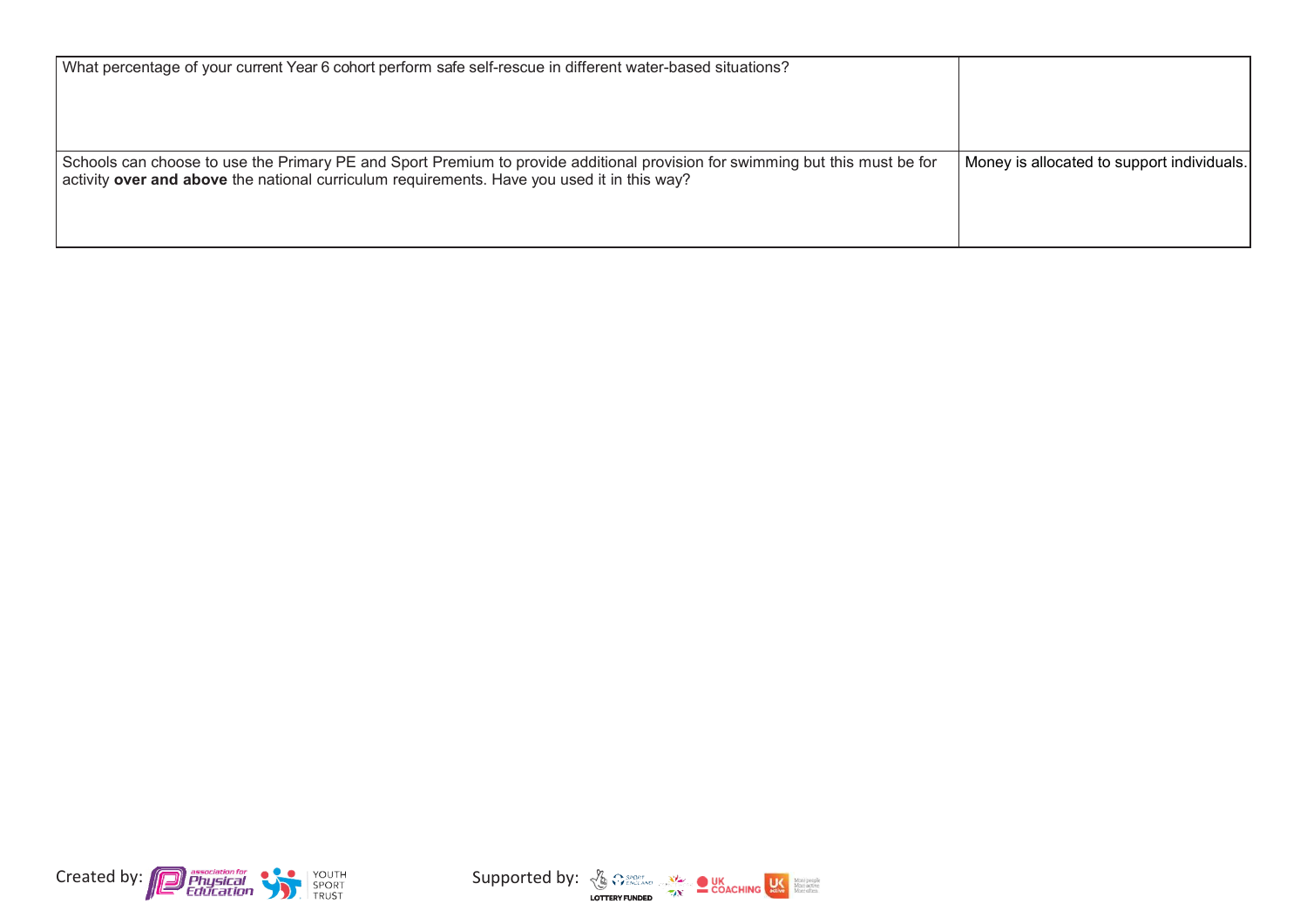| Academic Year: 2020/21                                                                                                                                                                                                                                                                                                                                                                                                                                                                                                                                                                                                                                                                                                              | Total fund allocated: £16,930                                                                                                                                                                                                                                                                                                                                                                                                               | Date Updated: October 2020                                                                                                                                                  |                                                                                                                                                                                                                                                                                                                                                                                                                                                                                                                                                                                                                                                                                                |                                                                                                                                                                                                                                                                                                                                                |
|-------------------------------------------------------------------------------------------------------------------------------------------------------------------------------------------------------------------------------------------------------------------------------------------------------------------------------------------------------------------------------------------------------------------------------------------------------------------------------------------------------------------------------------------------------------------------------------------------------------------------------------------------------------------------------------------------------------------------------------|---------------------------------------------------------------------------------------------------------------------------------------------------------------------------------------------------------------------------------------------------------------------------------------------------------------------------------------------------------------------------------------------------------------------------------------------|-----------------------------------------------------------------------------------------------------------------------------------------------------------------------------|------------------------------------------------------------------------------------------------------------------------------------------------------------------------------------------------------------------------------------------------------------------------------------------------------------------------------------------------------------------------------------------------------------------------------------------------------------------------------------------------------------------------------------------------------------------------------------------------------------------------------------------------------------------------------------------------|------------------------------------------------------------------------------------------------------------------------------------------------------------------------------------------------------------------------------------------------------------------------------------------------------------------------------------------------|
| Key indicator 1: The engagement of all pupils in regular physical activity - Chief Medical Officer guidelines recommend that primary<br>school children undertake at least 30 minutes of physical activity a day in school                                                                                                                                                                                                                                                                                                                                                                                                                                                                                                          |                                                                                                                                                                                                                                                                                                                                                                                                                                             |                                                                                                                                                                             |                                                                                                                                                                                                                                                                                                                                                                                                                                                                                                                                                                                                                                                                                                | Percentage of total allocation:<br>56%                                                                                                                                                                                                                                                                                                         |
| School focus                                                                                                                                                                                                                                                                                                                                                                                                                                                                                                                                                                                                                                                                                                                        | Actions to achieve:                                                                                                                                                                                                                                                                                                                                                                                                                         | Funding<br>allocated:                                                                                                                                                       | Evidence and impact: Review<br>March 2021                                                                                                                                                                                                                                                                                                                                                                                                                                                                                                                                                                                                                                                      | Sustainability and suggested next<br>steps:                                                                                                                                                                                                                                                                                                    |
| Sustain 'Walking to School' culture<br>Develop 'out in all weathers' outlook<br>Maximise use of community outdoor<br>spaces and facilities eg sailing club<br>Salhouse Broad<br>Resource school grounds in response to<br>pupil voice and with a view to increasing<br>physical challenge<br>Increase opportunities for participating in<br>a wider range of physical activities<br>Develop and zone the outdoor area to<br>support a broad range of outdoor<br>physical activity including the<br>development and maintenance of Forest<br>School and pond area<br>Increase free flow for Early Years and<br>KS <sub>1</sub><br>Support / promote the use of school<br>grounds for activities eg PWARD clubs,<br>scouts,, brownies | Awareness raising events with<br>$\bullet$<br>links to school curriculum<br>Awareness raising on website.<br>School video/newsletter<br><b>Team Challenges</b><br>Further invest in Forest School<br>/EY and KS1 area /Gardening<br>Resource outdoors to support<br>$\bullet$<br>the delivery of curriculum in all<br>subject areas in the outdoors<br>Resource high quality PE<br>lessons<br>Resource/support high quality<br>sports clubs | Wellie racks<br>£1250<br>HG Admin time<br>£200<br>Sports Coach<br>£5000<br>Gardening<br>projects<br>£500<br>Forest School<br>and Pond<br>£500<br>Outdoor furniture<br>£2000 | More children walk all or part way<br>to school which is a positive impact<br>of pandemic.<br>Forest Schools and outdoor learning<br>opportunities have increased for all<br>children.<br>The outdoor areas support sport/PE<br>and physical activities.<br>Children also enjoy using outdoor<br>spaces as quiet and reflective areas.<br>There has been good access and<br>take up with after school sports clubs<br>throughout the year when national<br>quidelines have allowed.<br>More of the outside area is now<br>utilized by staff and children<br>throughout the school day.<br>Children are well equipped and the<br>school better resourced for all<br>weather outdoor activities. | Parent partnership<br>$\bullet$<br><b>FOSS</b><br>$\bullet$<br>Federation peer support<br>All weather resources<br>Resources which enable<br>$\bullet$<br>increasing physical<br>challenge<br>Training and upskilling<br>staff<br>Pupil peer support<br>$\bullet$<br><b>Growth Mindset</b><br>Pupil and family Support<br>$\bullet$<br>Systems |
| Key indicator 2: The profile of PE and sport being raised across the school as a tool for whole school improvement                                                                                                                                                                                                                                                                                                                                                                                                                                                                                                                                                                                                                  |                                                                                                                                                                                                                                                                                                                                                                                                                                             |                                                                                                                                                                             |                                                                                                                                                                                                                                                                                                                                                                                                                                                                                                                                                                                                                                                                                                | Percentage of total allocation:                                                                                                                                                                                                                                                                                                                |
|                                                                                                                                                                                                                                                                                                                                                                                                                                                                                                                                                                                                                                                                                                                                     |                                                                                                                                                                                                                                                                                                                                                                                                                                             |                                                                                                                                                                             |                                                                                                                                                                                                                                                                                                                                                                                                                                                                                                                                                                                                                                                                                                | 4%                                                                                                                                                                                                                                                                                                                                             |
| School focus                                                                                                                                                                                                                                                                                                                                                                                                                                                                                                                                                                                                                                                                                                                        | Actions to achieve:                                                                                                                                                                                                                                                                                                                                                                                                                         | Funding<br>allocated:                                                                                                                                                       | Evidence and impact: Review<br>March 2021                                                                                                                                                                                                                                                                                                                                                                                                                                                                                                                                                                                                                                                      | Sustainability and suggested next<br>steps:                                                                                                                                                                                                                                                                                                    |



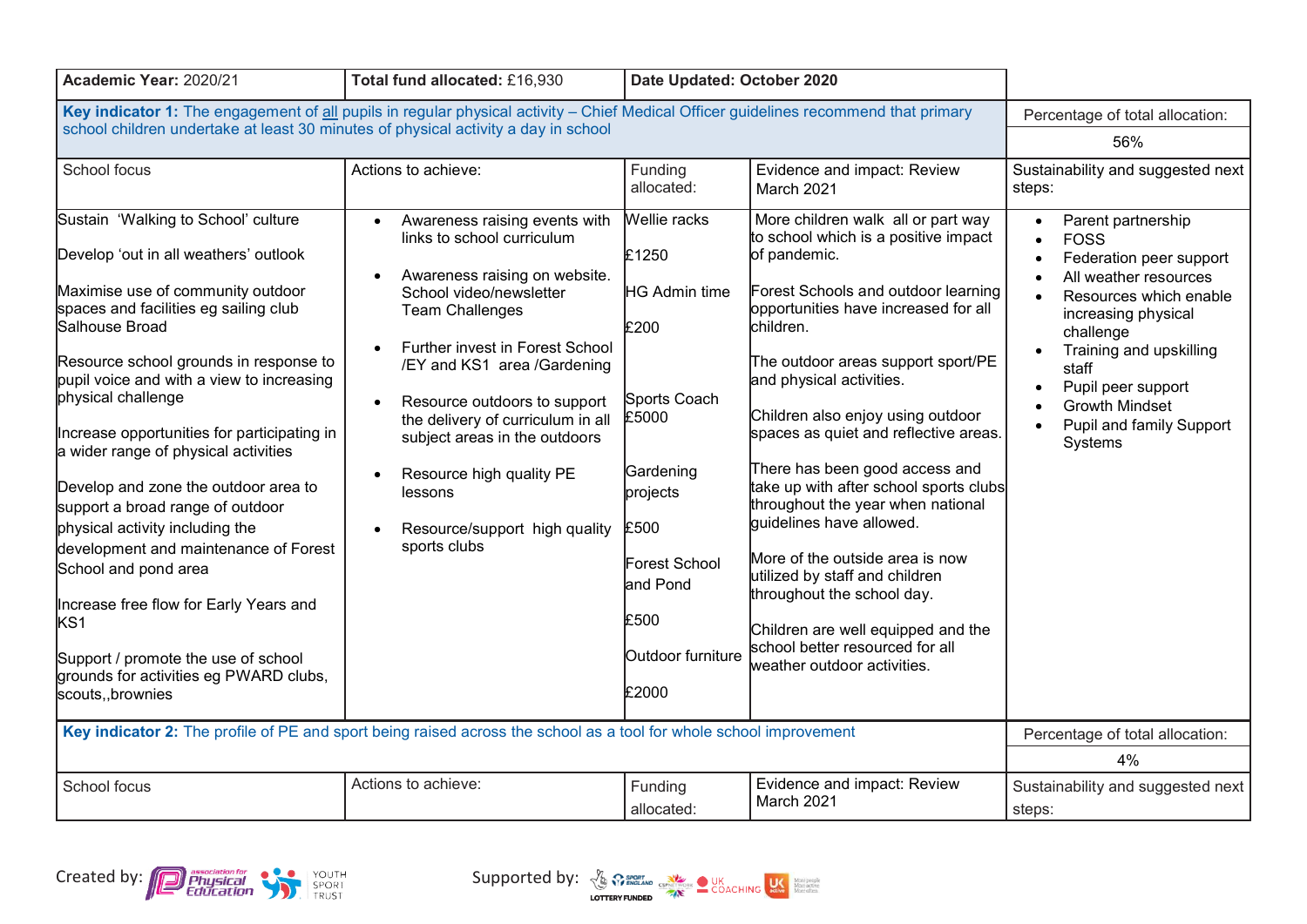|--|



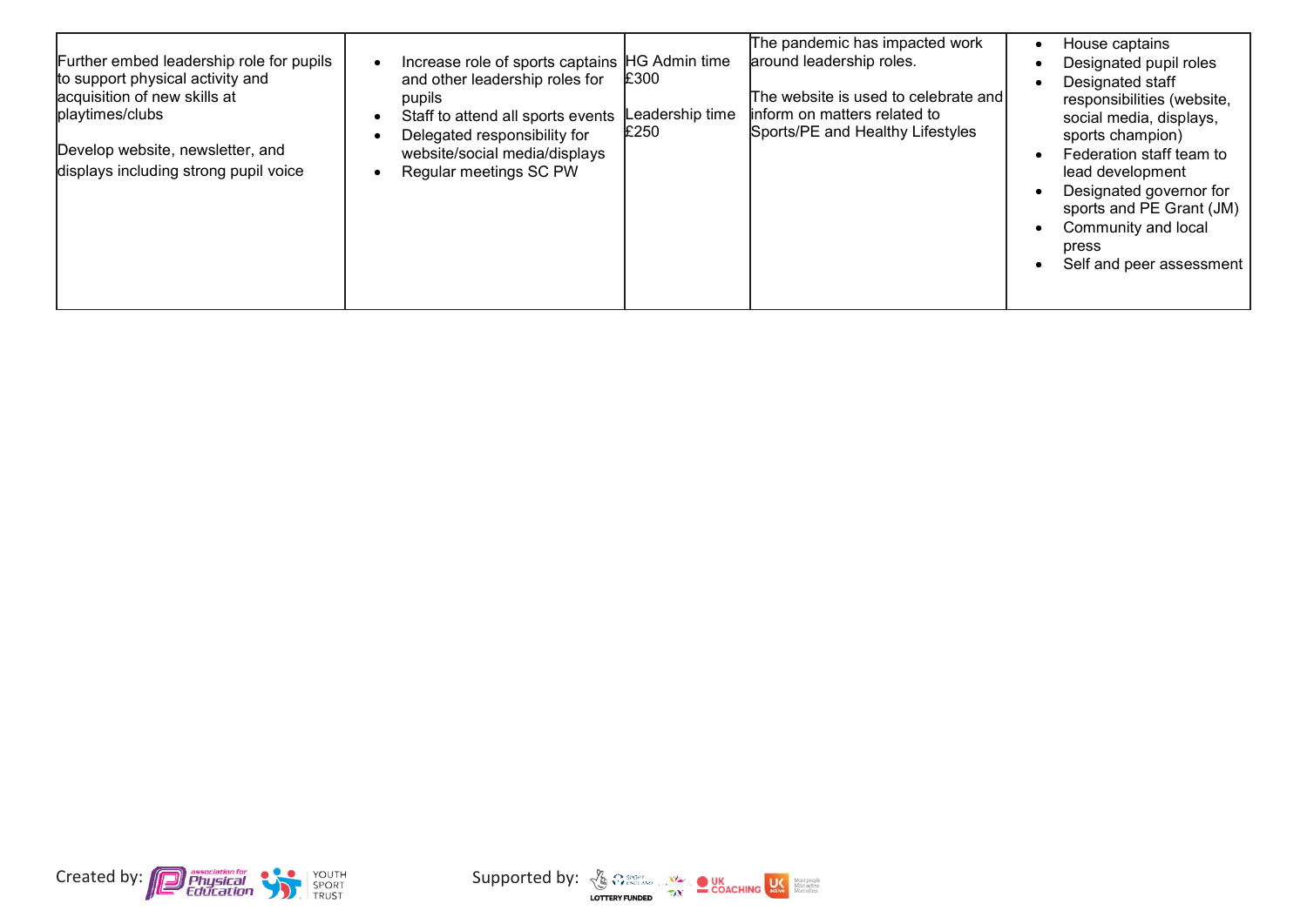| Key indicator 3: Increased confidence, knowledge and skills of all staff in teaching PE and sport                                                                                                                                                                                                                                                                                         |                                                                                                                                                                                                    |                                                                            |                                                                                                                                                                                                                                                                                 | Percentage of total allocation:                                                                                                                     |
|-------------------------------------------------------------------------------------------------------------------------------------------------------------------------------------------------------------------------------------------------------------------------------------------------------------------------------------------------------------------------------------------|----------------------------------------------------------------------------------------------------------------------------------------------------------------------------------------------------|----------------------------------------------------------------------------|---------------------------------------------------------------------------------------------------------------------------------------------------------------------------------------------------------------------------------------------------------------------------------|-----------------------------------------------------------------------------------------------------------------------------------------------------|
|                                                                                                                                                                                                                                                                                                                                                                                           |                                                                                                                                                                                                    |                                                                            |                                                                                                                                                                                                                                                                                 | 4%                                                                                                                                                  |
| School focus                                                                                                                                                                                                                                                                                                                                                                              | Actions to achieve:                                                                                                                                                                                | Funding<br>allocated:                                                      | Evidence and impact: Reviews<br>March 2021                                                                                                                                                                                                                                      | Sustainability and suggested<br>next steps:                                                                                                         |
| Develop the involvement of TAs in PE<br>sessions led by sports coach<br>Develop assessment of PE to inform<br>planning for individuals, groups and whole<br>school improvement<br>Increase training opportunities linked to<br>PE, Sport, Physical activity and healthy<br>lifestyles<br>Maximise benefits of working with<br>community organisations eg sailing club<br>Broads Authority | Training for staff<br>$\bullet$<br>SC to develop assessment<br>system with peer support from Leadership time<br>federation<br>Build and sustain links with<br>$\bullet$<br>community organisations | £250<br>Training<br>£100<br>Transport<br>£200                              | All TAs support the teaching and<br>learning of PE<br>The pandemic has negatively<br>impacted training opportunities and<br>using the wider community.                                                                                                                          | All staff trained to use and<br>apply assessment systems<br>Upskilled staff<br>Opportunities to cascade<br>training to staff, parents<br>and pupils |
| Key indicator 4: Broader experience of a range of sports and activities offered to all pupils                                                                                                                                                                                                                                                                                             |                                                                                                                                                                                                    |                                                                            |                                                                                                                                                                                                                                                                                 | Percentage of total allocation:                                                                                                                     |
|                                                                                                                                                                                                                                                                                                                                                                                           |                                                                                                                                                                                                    |                                                                            |                                                                                                                                                                                                                                                                                 | 19%                                                                                                                                                 |
| School focus                                                                                                                                                                                                                                                                                                                                                                              | Actions to achieve:                                                                                                                                                                                | Funding<br>allocated:                                                      | Evidence and impact: Review<br>March 2021                                                                                                                                                                                                                                       | Sustainability and suggested<br>next steps:                                                                                                         |
| Provide taster sessions to introduce pupils<br>to new activities and skills<br>Purchase creative resources to enable<br>pupils to experiment with new activities<br>which relate to all areas of the curriculum                                                                                                                                                                           | Continue partnership with<br>$\bullet$<br><b>Forward Coaching</b><br>Bring in wider variety of taster<br>$\bullet$<br>sessions /resources using<br>community links eg<br>dance/yoga/mindfulness    | Taster sessions<br>activities /<br>resources<br>£500<br>Resources<br>£2780 | The school is well resourced and<br>very well supported by the work of<br>our specialist sports coach.<br>Pupils access mindfulness related<br>activities (eg Calm Cats and Yoga).<br>All staff committed to prioritizing<br>activities to support children's mental<br>health. | Parent partnership<br>$\bullet$<br><b>Community Partnership</b>                                                                                     |

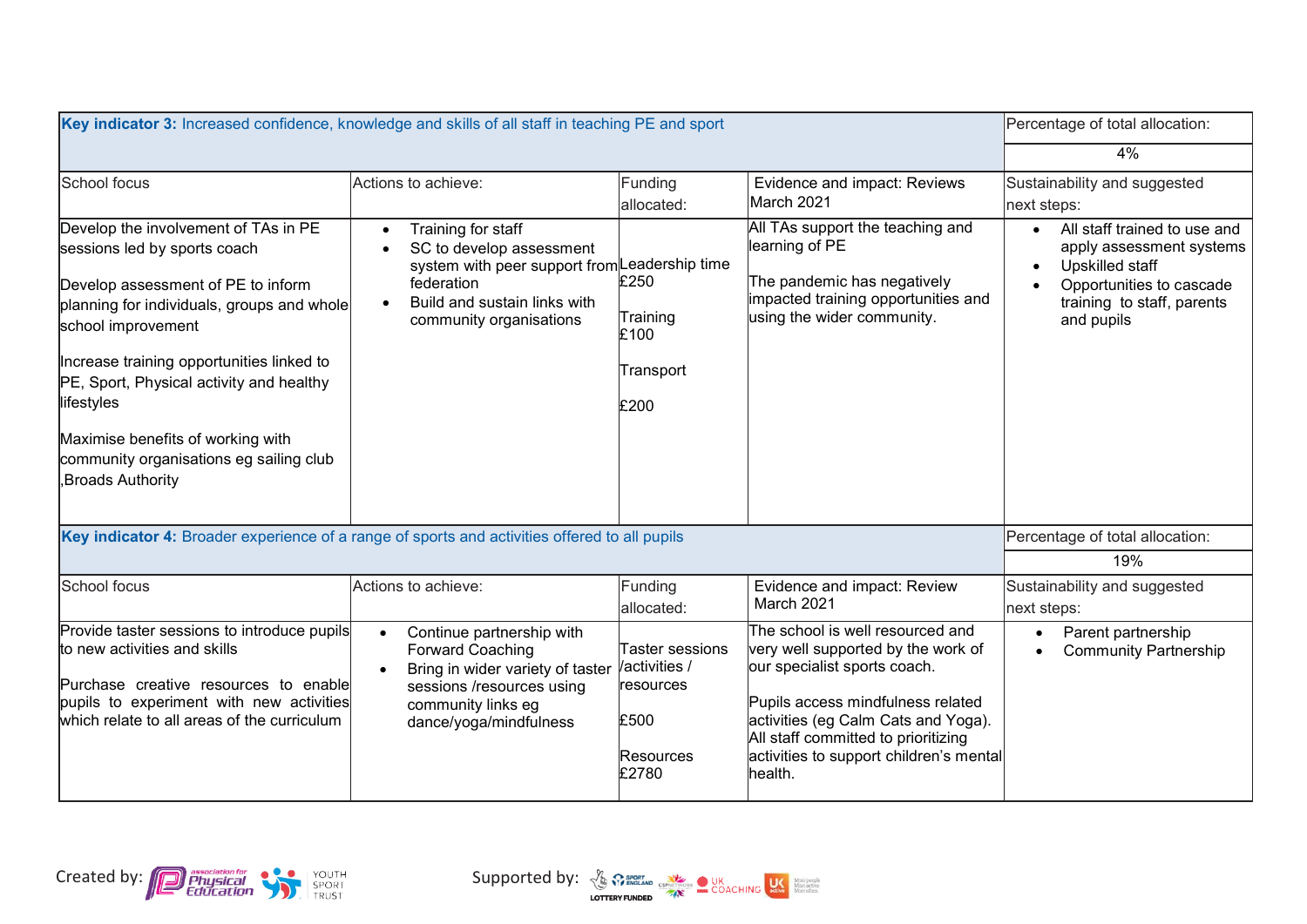| Key indicator 5: Increased participation in competitive sport                                                                                                                                                                                                                                                                                                                                                                                                    |                                                                                                                                                                               |                                                                       |                                                                                                                                                                                                                                                                                               | Percentage of total allocation:                                                                                                                                |
|------------------------------------------------------------------------------------------------------------------------------------------------------------------------------------------------------------------------------------------------------------------------------------------------------------------------------------------------------------------------------------------------------------------------------------------------------------------|-------------------------------------------------------------------------------------------------------------------------------------------------------------------------------|-----------------------------------------------------------------------|-----------------------------------------------------------------------------------------------------------------------------------------------------------------------------------------------------------------------------------------------------------------------------------------------|----------------------------------------------------------------------------------------------------------------------------------------------------------------|
|                                                                                                                                                                                                                                                                                                                                                                                                                                                                  |                                                                                                                                                                               |                                                                       |                                                                                                                                                                                                                                                                                               | 12%                                                                                                                                                            |
| School focus                                                                                                                                                                                                                                                                                                                                                                                                                                                     | Actions to achieve:                                                                                                                                                           | Funding<br>allocated:                                                 | Evidence and impact: Review<br>March 2021                                                                                                                                                                                                                                                     | Sustainability and suggested<br>next steps:                                                                                                                    |
| Support and contribute to the<br>development of a small schools network<br>and cluster<br>Take the opportunity to have a<br>competitive event with partnership<br>schools<br>Embed activities which encourage pupils<br>to gain personal bests<br>Develop competitive element of Sports<br>Day/PE lessons through the house point<br>system.<br>Inter-house competitions allowing 100%<br>pupils to experience competitive sport as<br>lindividuals and as teams | Interhouse competitions at<br>playtime /class time/sports<br>day and in PE lessons<br>Partcipate in small schools<br>events and cluster events<br>Host cluster schools events | Transport<br>£1500<br>Supply cover<br>£500<br>Cups/medals etc<br>£100 | The usual cluster events have not<br>been able to take place due to the<br>pandemic.<br>Pupils enjoy competitive activities<br>$\hbox{within their PE sessions and when at}$<br>∣play.<br>Pupils fully engage with PE, support<br>one another and encourage<br>achievement and personal best. | House captains<br>$\bullet$<br>Inter house events linked<br>to core values<br>Celebration assemblies<br>Cluster working<br>Links with High School<br>$\bullet$ |
| Other:<br>Key Indicator 6: Children make consistent informed health lifestyle choices related to diet and hydration                                                                                                                                                                                                                                                                                                                                              |                                                                                                                                                                               |                                                                       |                                                                                                                                                                                                                                                                                               | % total allocation<br>5%                                                                                                                                       |
| School focus                                                                                                                                                                                                                                                                                                                                                                                                                                                     | Actions to achieve:                                                                                                                                                           | Funding:                                                              | Evidence and Impact: Review March Sustainability and suggested next<br>2021                                                                                                                                                                                                                   | steps:                                                                                                                                                         |